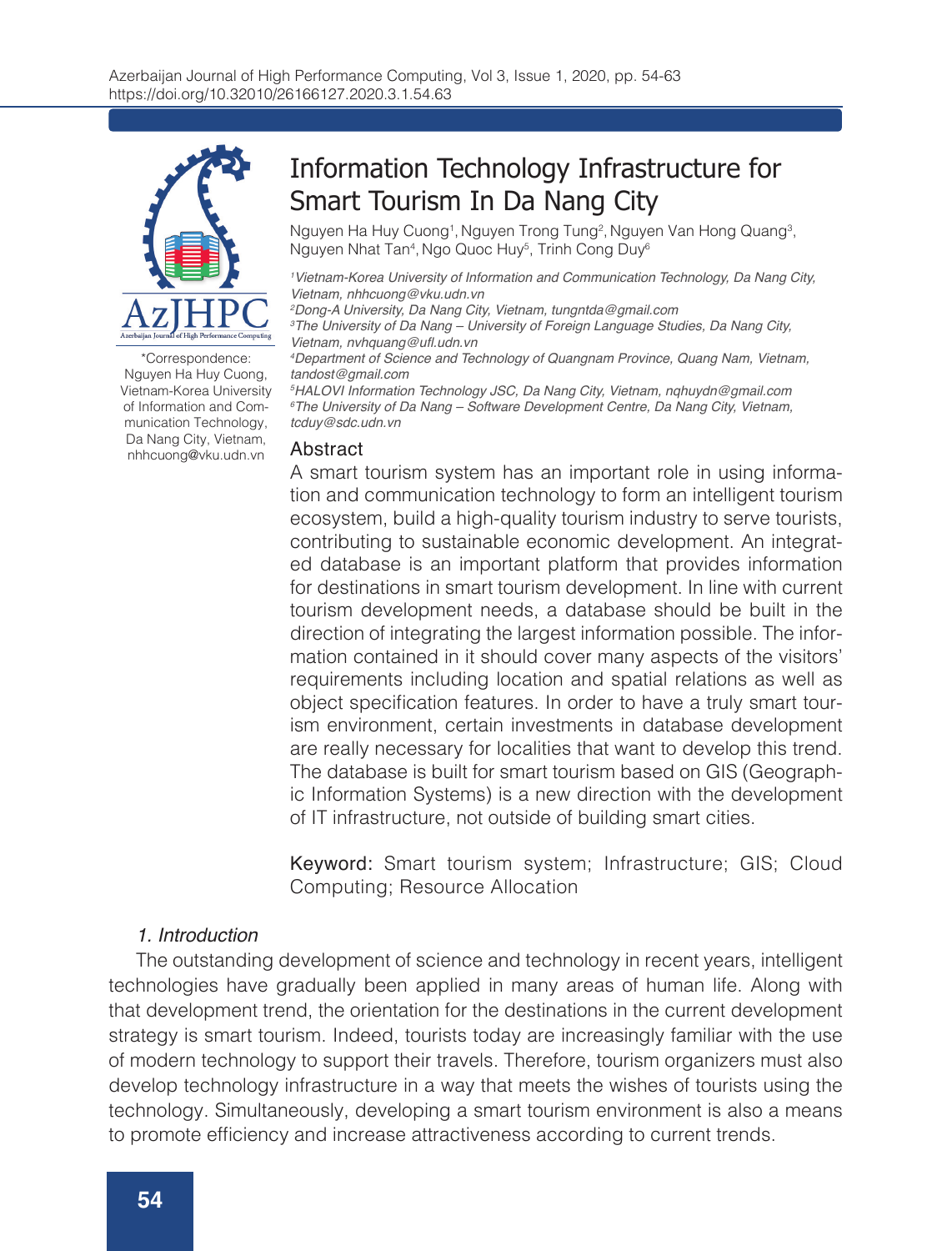In order for the locality to build a smart tourism environment, there are many demands placed on both hardware and software. The technical infrastructure is one of the fundamental issues to be completed first. In which, information source plays an extremely important and decisive role in the operation of the whole system. A smart destination management system always needs data to perform functions, meeting the needs of multiple users. Therefore, establishing a well-integrated database will be a solid foundation for developing smart local tourism capabilities.

The authors analyze the requirements that a local tourism smart database must meet on a theoretical basis, combined with assessments of the practical requirements of tourism activities. From there, propose a sample database model for local can be built to meet the information needs of all tourists.

|  |  |  |  | Outline |
|--|--|--|--|---------|
|  |  |  |  |         |
|  |  |  |  |         |
|  |  |  |  |         |
|  |  |  |  |         |
|  |  |  |  |         |



- Units are usually represented as square grid cells that are uniform in size.
- Cells often called pixels (picture elements); raster data often called image data

*Fig. 1. Raster map*

# *2. Smart tourism concept*

"Smart" has become a new popular word to describe the technological, economic, and social development driven by technology based on sensor types, big data, open data, binding protocols. Connection and exchange of new information (e.g., Internet of Things, RFID, and NFC) as well as the ability to reason and think (Gretzel, Reino, Kopera, & Koo, 2015). In tourism, intelligence is used to talk about a complex synthesis of everything from smart cities to connectivity to infrastructure (Gretzel, Sigala, Xiang, & Koo, 2015). From this basis, Gretzel et al. (2015) proposed the definition of smart tourism as "tourism is supported by integration efforts at one destination to collect and synthesize/exploit data obtained from physical infrastructure, social links, government / organizational resources, and the human body/mind associated with the use of advanced technology to transform data into the on-site experience and propose business value with a clear focus on efficiency, sustainability, and enriching experience."

Smart tourism is an inevitable development step from traditional tourism and later e-tourism. Smart tourism is formed with the background of innovation and technology orientation of industry and consumers. Besides, the widespread application of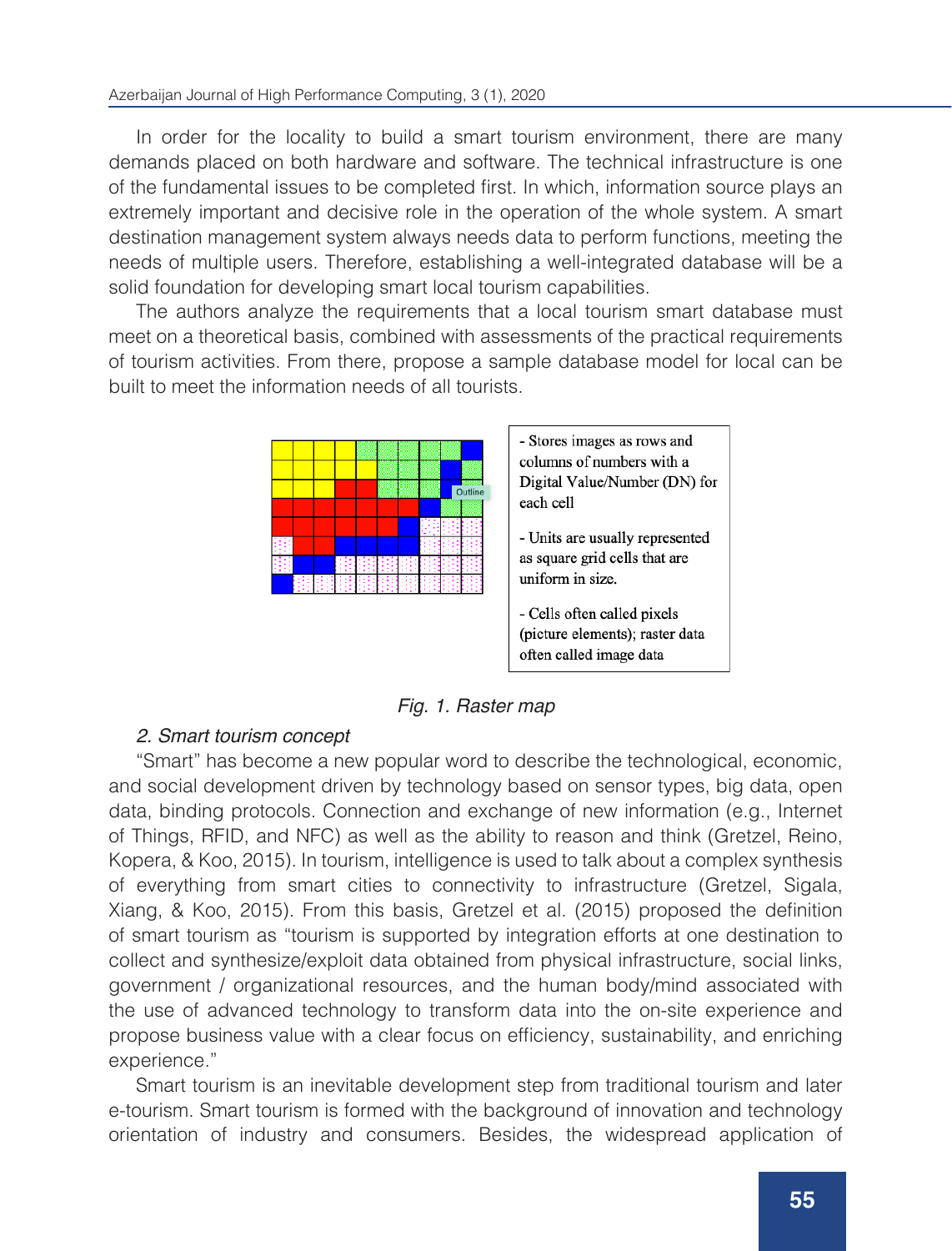information and communication technology (ICT) in tourism also contributed to this formation. For example, the global distribution form and central booking system integrate web-based technologies (Buhalis, 2003; Werthner & Ricci, 2004). Gretzel et al. (2015) suggest that smart tourism is included. Many smart components and layers are supported by ICT. Smart tourism components include smart destinations, smart experiences, and smart business ecosystems; they also collect, exchange, and process data identified as layers of smart travel. These components and classes are illustrated in Figure 2.



*Fig. 2. Component and class of smart tourism*

Today, there is still no clear distinction between smart tourism and e-tourism because ICT, information systems and social media concepts in smart tourism are also important for e-tourism (Gretzel, Sigala, et al., 2015; Li, Hu, Huang, & Duan, 2017; CW Yoo, Goo, Huang, Nam, & Woo, 2017). The differences between smart tourism and e-tourism are summarized in Table 1.

|                  | E-tourism                                                                            | Smart tourism                                         |  |  |  |
|------------------|--------------------------------------------------------------------------------------|-------------------------------------------------------|--|--|--|
| Area             | Digital                                                                              | Digital & physical bridge                             |  |  |  |
| Core technology  | Websites                                                                             | Sensors and smartphones                               |  |  |  |
| Travel period    | Before & after the tour                                                              | During the tour                                       |  |  |  |
| Core throughout  | Information                                                                          | Big data                                              |  |  |  |
| Paradigm         | Interactive                                                                          | Co-creation through inter-<br>mediaries<br>technology |  |  |  |
| <b>Structure</b> | Value chain / intermediary                                                           | Ecosystem                                             |  |  |  |
| Exchange         | Business to Business,<br>Business with Customers,<br><b>Customers with Customers</b> | Public-private partnership                            |  |  |  |

*Table 1: Differences between smart tourism and e-tourism (Gretzel, Sigala, et al., 2015)*

The definition of smart tourism presented above also received an inadequate assessment because of too much emphasis on ICT but a lack of environmental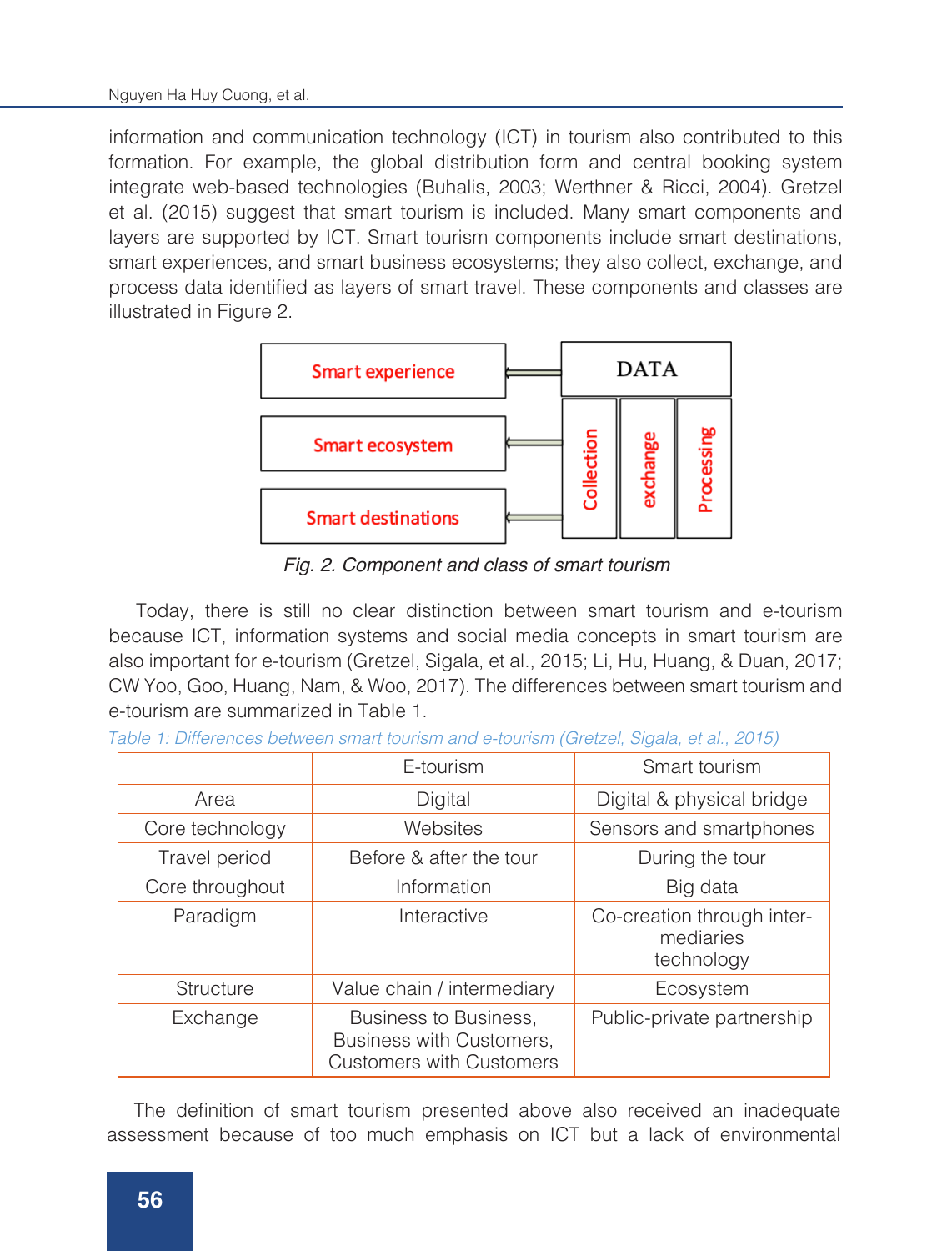factors (Yalçınkaya, Atay, & Korkmaz, 2018). Yalçınkaya et al. (2018) suggested that environmental awareness should be included in the definition of smart tourism, citysmart destinations, and destinations as defined by the World Tourism Organization.

## *3. Background of smart tourism*

"Buhalis and Amaranggana (2013) identify three main components of the ICT necessary to enhance smartness in a tourism destination: "Cloud Computing, Internet of Things (IoT) and End-User Internet Service System." Cloud Computing helps to reduce fixed costs and to share information. IoT means that not just screens are connected via the Internet, but also other items and that they all illustrate one big network. The IoT generally supports "providing information and analysis as well as automation and control," while the End-User Internet Service System refers to different applications at different levels (Buhalis & Amaranggana, 2013). An important content of a smart destination is the integration of ICT into the infrastructure to enhance competition and improve the quality of life of all stakeholders, including local residents and guests. (Boes, Buhalis, & Inversini, 2015; Buhalis & Amaranggana, 2013; Caragliu, Del Bo, & Nijkamp, 2011; Gretzel, Zhong, & Koo, 2016). In addition to destination composition, smart tourism is a social phenomenon arising from a combination of ICT with travel experience (Hunter, Chung, Gretzel, & Koo, 2015). Smart experiences are especially focused on technology-driven travel, personalization, contextual awareness, and realtime monitoring (Buhalis & Amaranggana, 2013; Neuhofer, Buhalis, & Ladkin, 2015). The third component, the smart business ecosystem, addresses the complex business ecosystem that contributes to and facilitates the exchange of tourism resources and co-creates travel experiences (Buhalis & Amaranggana. 2013). Dynamic stakeholders characterize the business component of smart tourism, electronicizing the core business processes and organizational flexibility (Buhalis & Amaranggana, 2013). Collaboration between the public and private sectors is the difference between the business intelligence component. This can lead to governments becoming more open and becoming suppliers of infrastructure and data.

In smart tourism, three layers are covering the three components above: an intelligent information layer geared towards data collection; an intelligent exchange layer that supports connectivity; and an intelligent processing layer responsible for analyzing, visualizing, integrating, and using data (Tu & Liu, 2014). ICT is the key to the conceptualization and development of smart tourism. ICT will provide consumers and travel service providers with more relevant information in a smart tourism environment, support better decisions, greater mobility, and ultimately experience more interesting travel experiences (Gretzel, 2011; Sigala & Chalkiti, 2014; Werthner, 2002).

From a visitor's perspective, these systems assist travelers by 1) estimating user needs based on a variety of factors and giving suggestions for favorite places to eat and drink. Moreover, entertainment; 2) increase the visitor experience at the site by providing additional information, recommending services tailored to personal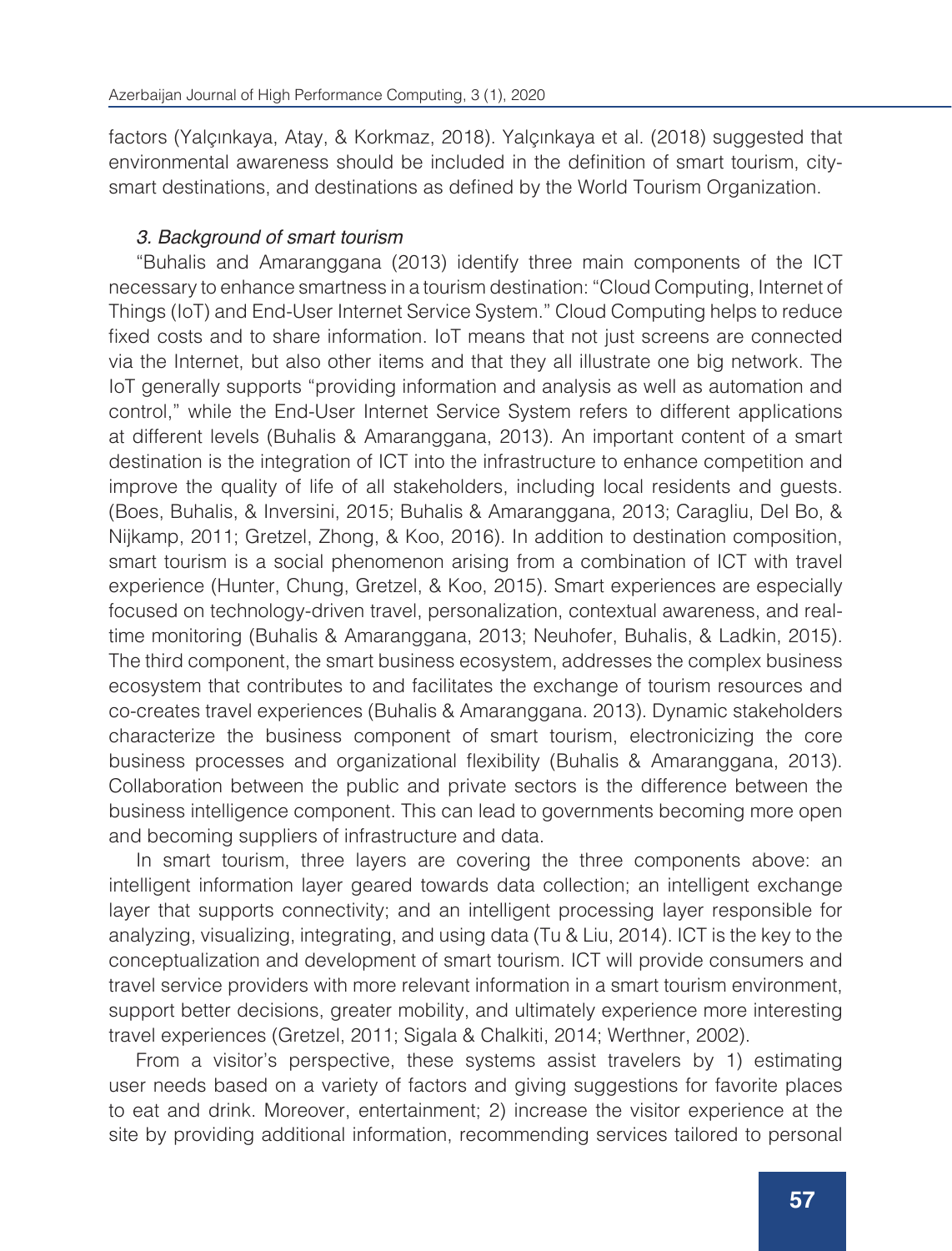preferences; 3) allow visitors to share their own experiences to assist other travelers in making decisions (Gretzel, Reino, et al., 2015; Gretzel, Sigala, et al., 2015). From a tourism industry perspective, these intelligent systems play a role in infrastructure and contribute to automating business processes, increasing efficiency, supporting new product design, forecasting, and managing risk management - crisis (Sigala 2011, 2012; Washburn et al., 2009; Werthner, 2002; K.-H. Yoo, Sigala, & Gretzel, 2016).

#### *4. The integrated database meets smart tourism requirements*

Ensuring the source of information is a factor that must be a top priority when deploying a smart travel destination. All components of smart tourism in operation must be based on important information. Without information, system components would not be able to operate and perform their functions. Therefore, ensuring the source of information is a factor that must be given top priority when deploying a smart tourism destination.

Characteristics of information related to data and knowledge, data representing values assigned to parameters, and knowledge that indicate an understanding of facts or abstract concepts (Merriam- Webster, 2019). Therefore, to get rich and efficient information in mining, a really large and systematic amount of data is collected. This collection of data is stored and managed through a computer system in the form of a database. With the task of effectively managing the necessary information, the database plays an important role in smart travel destinations system structure.

The current demand for information in tourism, the integrated database of attribute information, and spatial information is the direction to choose which brings many advantages.

This database model allows user applications to access not only specific descriptive information about the object of interest but also helps to locate and assist in handling a lot of spatial questions - something that travelers Calendars are often interested in activities. The questions asked by travelers often ask about both attributes and space, such as: What? Where?



|   |   |   | 2 | 3 |   | 5 |   |   | 8 | 9 |
|---|---|---|---|---|---|---|---|---|---|---|
|   |   |   |   |   |   |   |   | 5 | 5 | 5 |
|   |   |   |   |   |   | 4 | 4 | 5 | 5 | 5 |
| 2 |   |   |   |   |   | 4 | 4 | 5 | 5 | 5 |
|   |   |   |   |   |   | 4 |   | 5 | 5 | 5 |
| ļ |   |   |   |   |   | 4 | 4 | 5 | 5 | 5 |
| 5 | 2 | 2 | 2 | 2 | 2 | 2 | 2 | 3 | 3 | 3 |
|   | 2 | 2 | 2 | 2 | 2 | 2 | 2 | 3 | 3 | 3 |
|   | 2 | 2 | 2 | 2 | 2 | 2 | 2 | 3 | 3 | 3 |
|   | 2 | 2 | 4 | 4 | 2 | 2 | 2 | 3 | 3 | 3 |
|   | 2 | 2 |   | Δ | 2 | 2 | 2 | 3 | 3 | 3 |

*Fig. 2a. Raster map representation on the computer*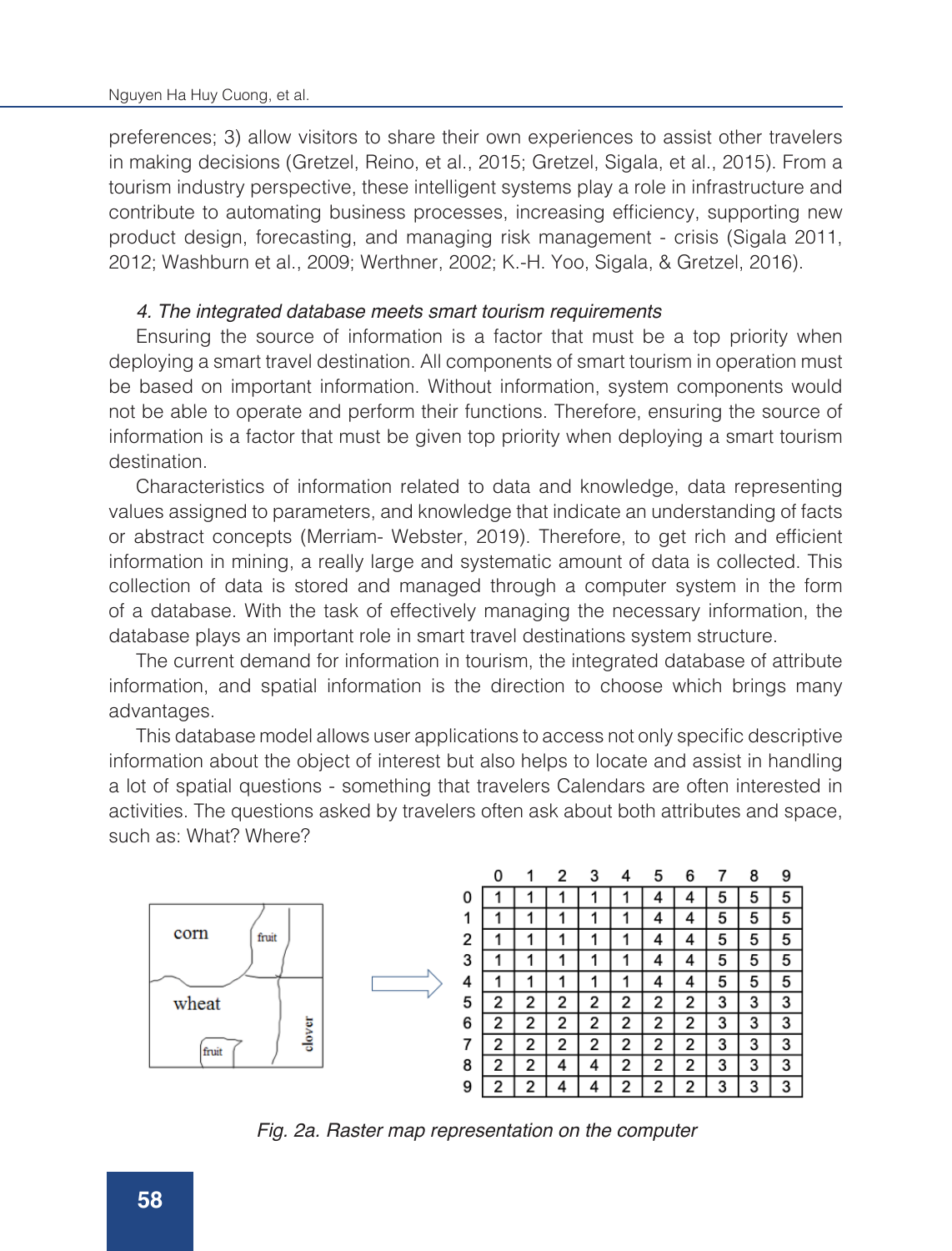What are their characteristics? How far is it to there? Which is the best way to get there? .. These questions can be answered well with a management system that exploits spatial information integration databases. These databases are a type of geographic information system (GIS) application that has been widely developed worldwide.

Developing a database to meet smart tourism will gather all necessary information about local tourism, catering for many types of objects according to different needs. To serve a wide range, with different capacities and qualifications, the database needs to be designed in a simple but detailed and specific way to provide useful information and facilitate easy queries when needed. Besides, specific technical requirements must be met to suit local infrastructure. Within the scope of this study, we will only focus on the information organization structure to provide recommendations for effective information management for localities in tourism development.

In actual tourism activities, the demand for information is extremely diverse. With a smart tourism destination, the demand for information is much higher, covering many areas of visitor interest (Fodness & Murray, 1997). To meet the needs of tourists, the database needs to be built with necessary information layers, including:

- Background data: provincial, district, and commune administrative; topographic; aquatic system; roads, overlays, typical socio-economic spots (post office, hospital, bank, administrative offices, ...)

- Specialized data: natural tourist sites, humanistic tourism, hotels, restaurants, entertainment areas, cafes - bars, health care services, travel services, transportation services, shopping, …

These data layers will include spatial information and all attribute information about the objects of interest in local tourism activities. Depending on the selected data model, the data layers will have a way of organizing in a way that is reasonable and most effective in the application deployment and development process.

Data consistency must be maintained at a high level and open to facilitate the sharing of data exchanges with relevant industries and meet the need to upgrade and expand the scope of the space. Database once the development needs of society in the future.

Tourism is an area that requires constant innovation to meet tourists' needs and



*Fig. 2b. Vector map representation*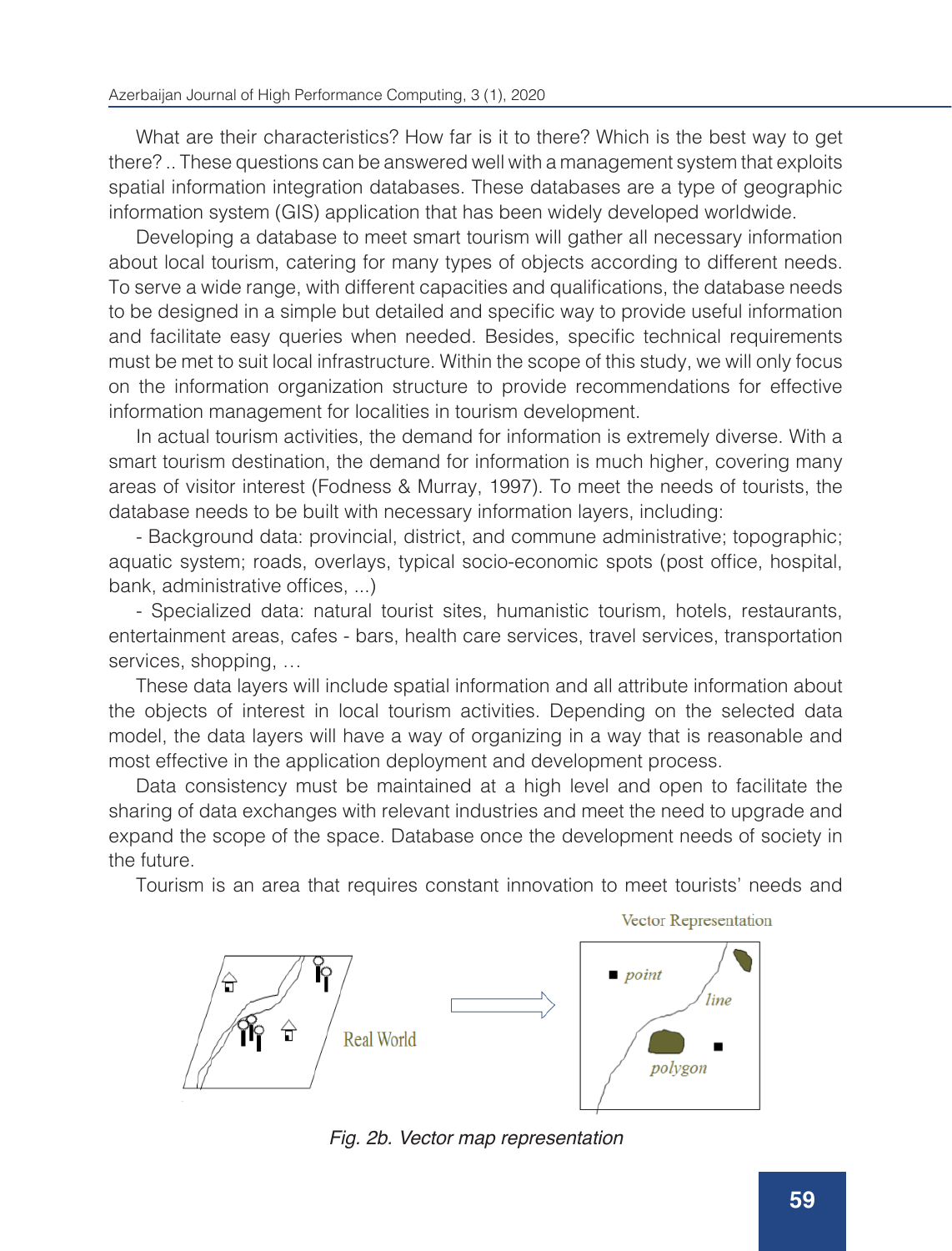always creates an attraction to attract visitors. Besides, in the development of society, the structure and face of the society are constantly changing, and of course, all elements of the tourism industry are always changing. Therefore, tourism data are dynamic data that requires constant updates to be closely aligned with the actual development situation, and the database must meet the criteria for easy updating.

#### *5. Proposing the information structure of the integrated database*

The integrated database includes spatial data and attributes data about managed objects.

– Spatial data relate to the geometry of spatial features

– Attribute data describe the characteristics of the spatial feature

In particular, spatial data or map data are information describing the shape, size, and location of objects that exist in reality. Attribute data are data that describe the characteristics of specific objects. They are linked together to represent complete information about an object.

GIS (geo relational data model) stores spatial data and attribute data separately and links the two by the feature ID. The two data sets are synchronized to be queried, analyzed, and displayed in unison. The geo relational Data Model stores spatial and attribute data separately: spatial data ("geo") in graphic files and attribute data ("relational") in a relational database.

According to the way of organizing data according to the relational model along with the required characteristics of the tourist information field of a destination, the structure of attribute information in the database is organized into two groups: background data and data. thematic material

# *5.1. Background data layers*



*Fig. 3. Realistic model background map*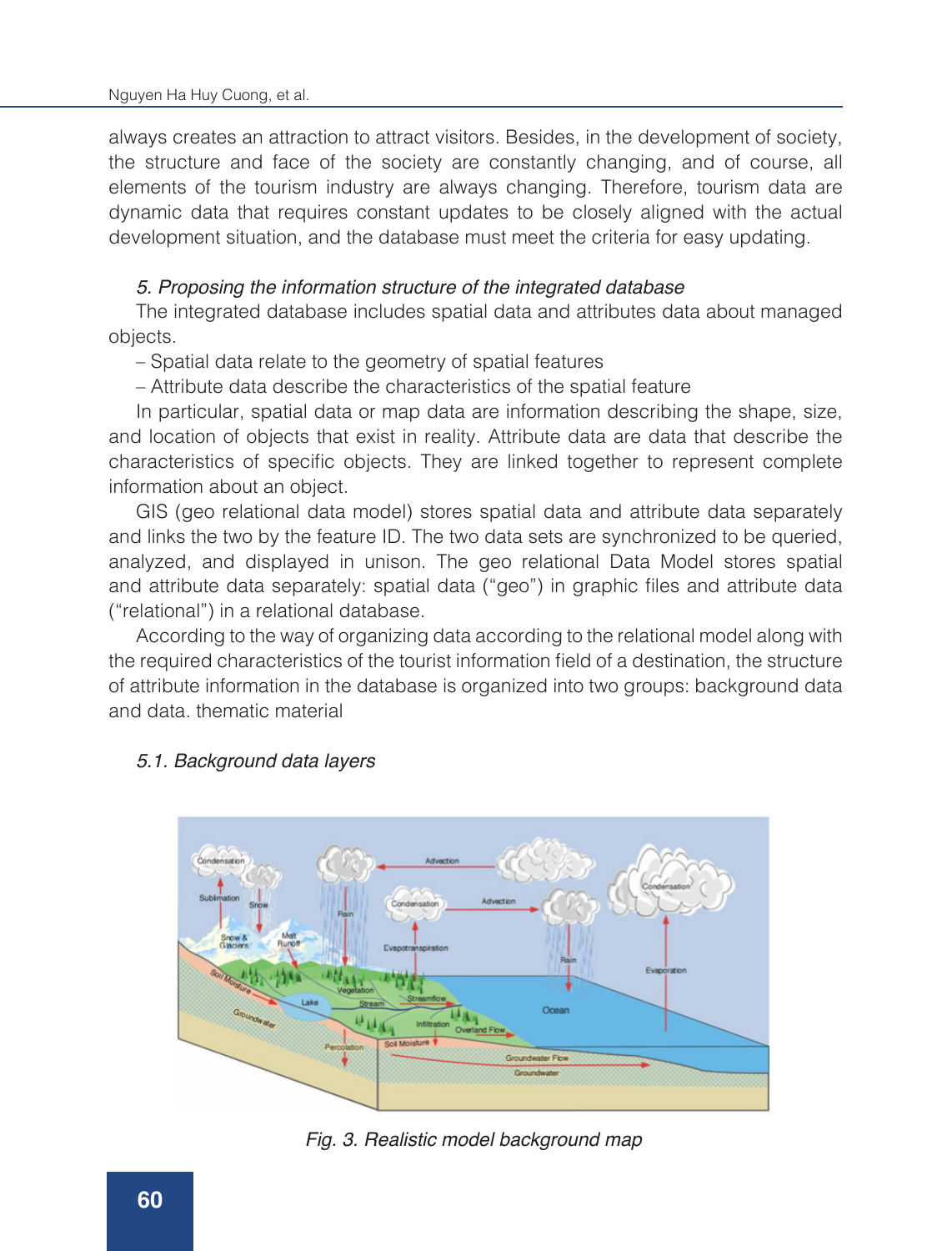Information layers for local spatial areas provide general geographic features, including administrative boundaries, topography, hydrology, roads, socio-economic points, etc. Fig 4.

| Administration      | Traffic        |
|---------------------|----------------|
| ID                  | <b>ID</b><br>⊵ |
| ID_District/Commune | Name_street    |
| District/Commune    | Kind street    |
| Area                | Long street    |
| Population          | Wide street    |
|                     | Speed street   |
| Topographic         | Hydrological   |
| m                   | <b>D</b><br>Ð. |
| Hight               | Name River     |
|                     | Wide River     |
|                     | Speed River    |

*Fig. 4. Information layers for local spatial areas*

*5.2. Thematic data classes*



*Fig. 5. Data layer Thematic model for smart tourism*

Thematic data shows tourist destinations and infrastructure systems, technical facilities, and services for tourism. This is the primary information that meets visitors' specific interests during each trip, so it is essential to elaborate details.

Although the two data models handle spatial data storage differently, both operate in the same relational database environment.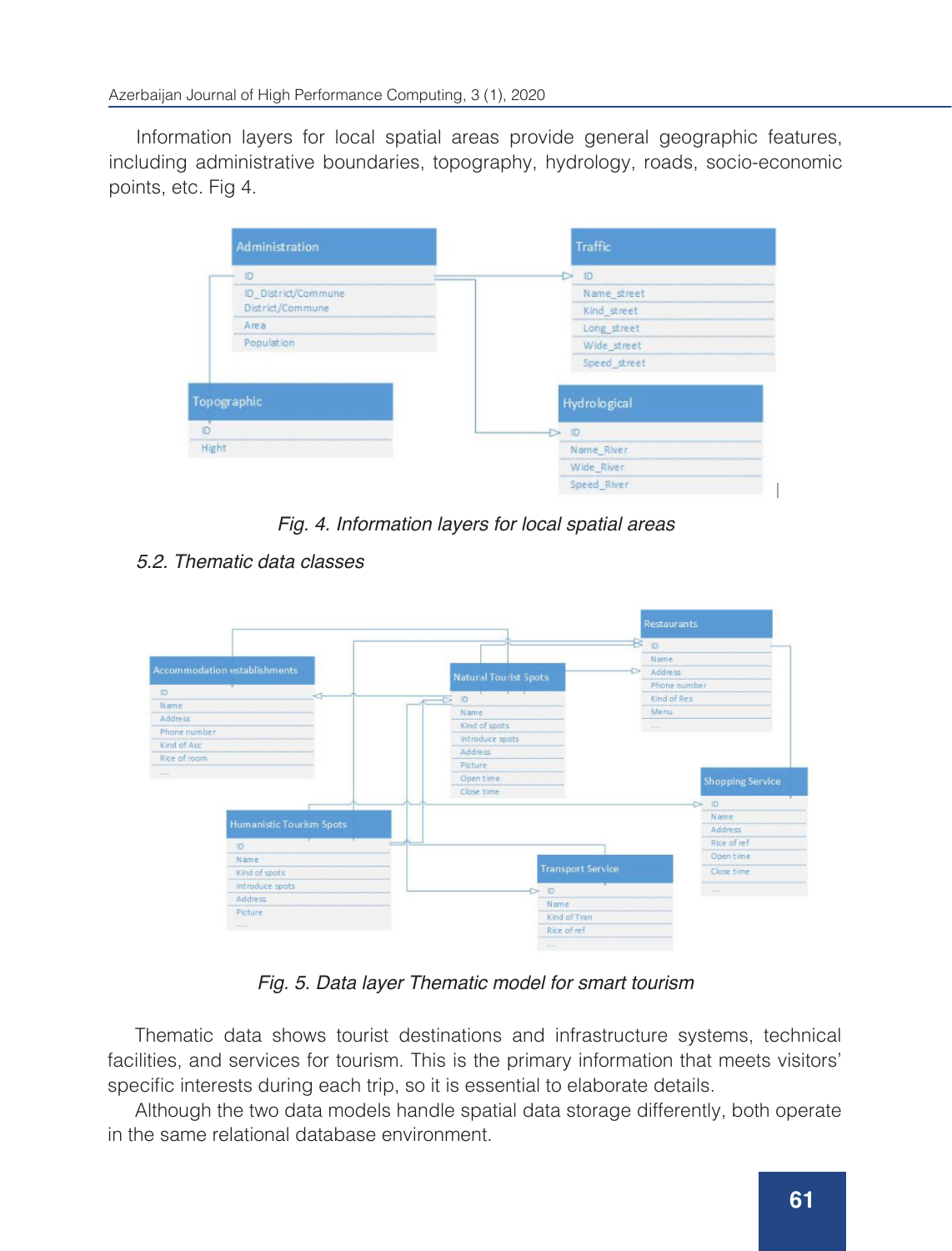

*Fig. 6. The geodatabase is a vector data format with ArcGIS® software*

### *6. Conclusion*

A smart tourism system plays an essential role in using information and communication technology to form an intelligent tourism ecosystem and build a high-quality tourism industry to serve tourists, contributing to sustainable economic development.

An integrated database is an important platform that provides information for destinations in smart tourism development. In line with current tourism development needs, a database should be built in the direction of integrating the most significant information possible. The information contained in it should cover many aspects of the visitors' requirements, including location and spatial relations and object specification features. To have a truly smart tourism environment, certain investments in database development are really necessary for localities that want to develop this trend.

The database is built for smart tourism based on GIS (Geographic Information Systems) is a new direction with the development of IT infrastructure, not outside of building smart cities.

In our future work, Based on the proposed database, continue to research solutions to allocate virtual server resources to meet the processing needs, diverse from smart tourism in the future. Application of artificial intelligence to provide automated services upon the request of smart tourism stakeholders, blockchain applications to manage and develop tourism products, travel cards, etc.

#### *References*

Ames, D. P. (2007). MapWinGIS Reference Manual: A function guide for the free Map-Window GIS ActiveX map component. *Lulu. com, Morrisville.*

El Mhouti, A., Erradi, M., & Nasseh, A. (2018). Using cloud computing services in e-learning process: Benefits and challenges. *Education and Information Technologies, 23*(2), 893-909.

Elsharkawey, M. A., & Refaat, H. E. (2018). MLRTS: Multi-Level Real-Time Scheduling Algorithm for Load Balancing in Fog Computing Environment. *International Journal of Modern Education and Computer Science, 11*(2), 1.

Goldberg, A. V., & Harrelson, C. (2005, January). Computing the shortest path: A